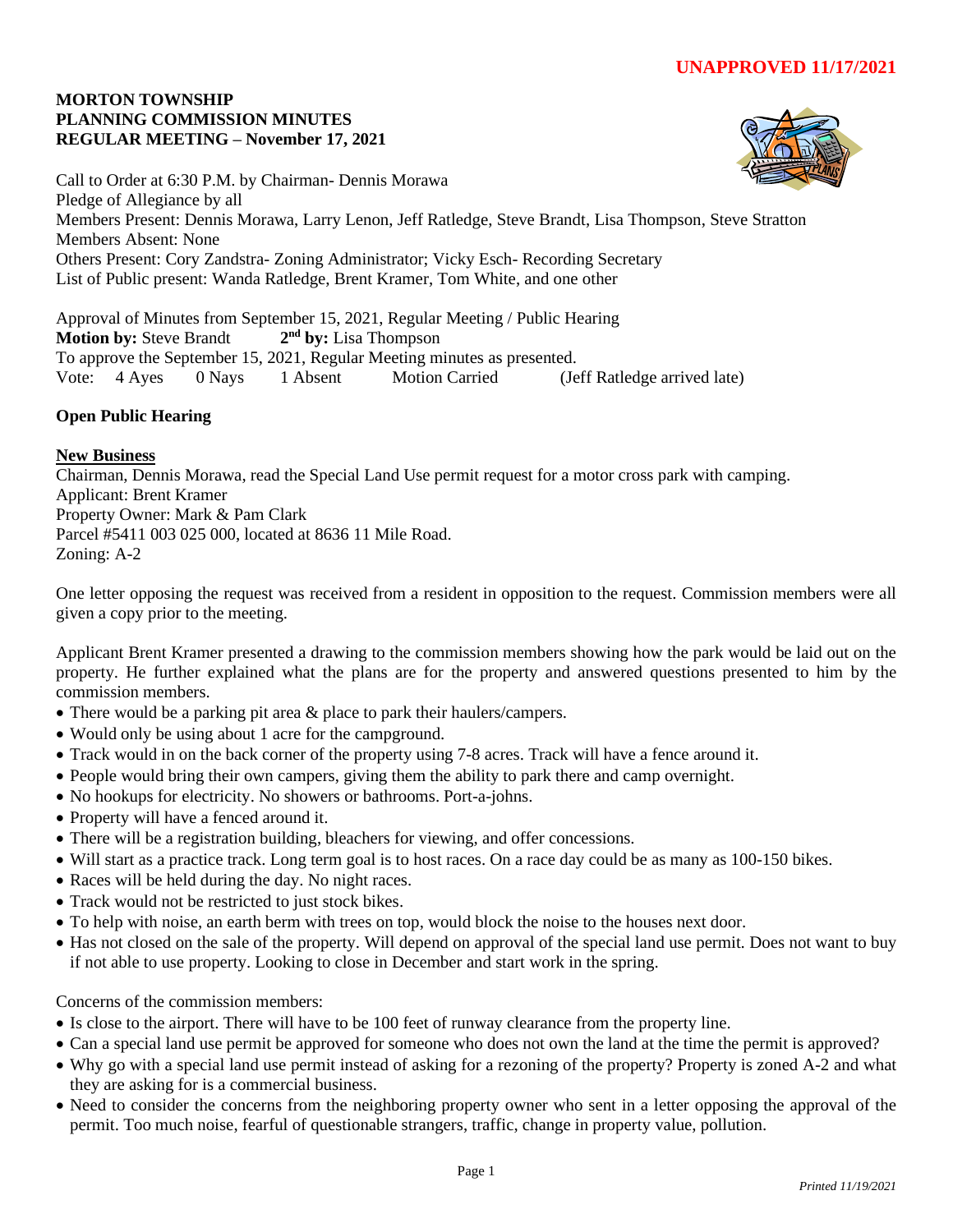Cory Zandstra, Zoning Administrator commented that an earth berm would definitely help with the noise. If done right, it could work.

# **Close Public Hearing**

Discussion points/concerns by commission members for request:

- Berm, trees, fence are all good.
- Resident who submitted letter, their concern is important, they live there.
- Still not sure that we have enough information. Is there a better spot for it Does it fit in with our Master Plan?

#### **Motion by: Steve Brant nd by:** Jeff Ratledge

Motion to recommend to the Morton Township Board of Trustees to approve the Special Land Use permit request for a motor cross park with camping on parcel #5411-003-025-000, located at 8636 11 Mile Road, contingent on the following:

- 1. Fence around the entire property.
- 2. Earth berm with trees to minimize noise to adjacent residents.

# *Roll Call Vote:*

Dennis Morawa - Aye; Steve Brandt - Aye; Jeff Ratledge – Aye; Larry Lenon – Aye; Lisa Thompson - Abstain Vote: 4 Ayes 0 Nays 1 Abstained 0 Absent Motion Carried

B. Potential Trail Ordinance

Jeff Ratledge reported that the walking trail owned by the township that was part of the CSX railroad is being used by motorized vehicles. Its intent was to be only used for walking or bicycles. The township board asked him to bring it to the planning commission for discussion. Should an ordinance be adopted to try and stop the use by motorized vehicles. A letter has been sent out to those property owners that are using the trail with the vehicles.

Dennis Morawa had provided each of the commission members in their agenda packet a draft ordinance that could be adopted to address the issue.

At this time the commission members decided to table the issue. Wait and see what the response is as a result of the letters being sent. The draft ordinance will be kept on file to review, if needed, at a later date.

C. Solar Energy Systems – Section 7.10.C.3

Cory Zandstra reported that a property owner had contacted him about wanting to put ground mounted solar panels on his property, but in the front yard. He is 500 feet off the road. The zoning ordinance does not allow them to be placed in the front yard.

Dennis Morawa provided a draft ordinance change that would allow for the placement of the solar panels in the front yard. (see attached)

The commission members agreed with the proposed change. The draft will be held for a public hearing of ordinance changes at a later date to be determined.

D. Storage Buildings – Section 5.14.3

Dennis Morawa reported on the recent ZBA hearing where a property owner wanted to build a storage building larger that was is allowed in the ordinance. He provided a draft ordinance change that would allow for an increase in size. (see attached)

The commission members agreed with the proposed change. The draft will be held for a public hearing of ordinance changes at a later date to be determined.